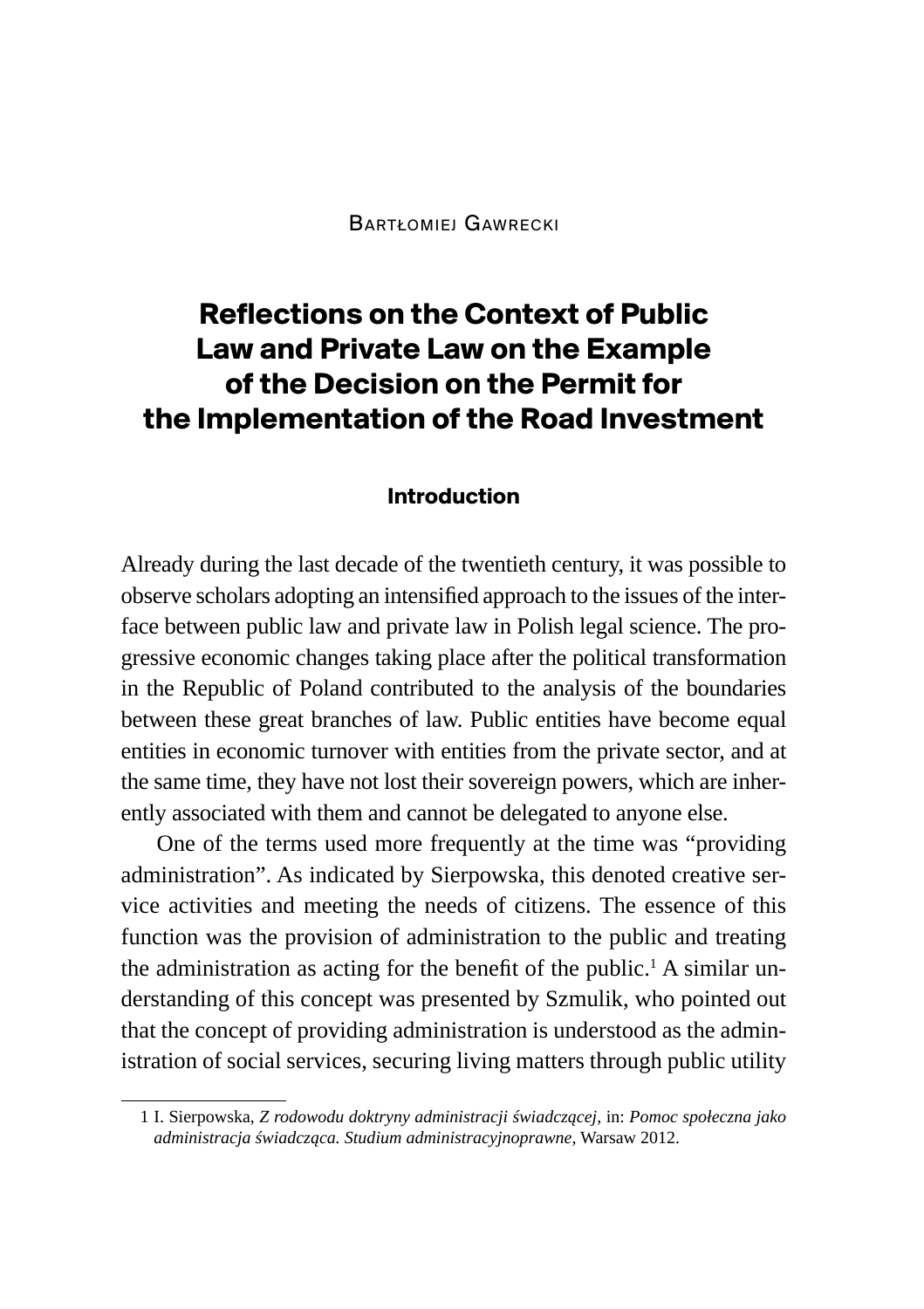institutions and supporting the administration. Providing administration should include, inter alia, communal facilities and public things (roads, squares, parks, schools).<sup>2</sup>

As an introduction to the remainder of the article, one should also mention the position of Kokocińska, who emphasized that more and more norms and institutions appear in legislation, the legal nature of which raises doubts not only in the doctrine but also in the process of applying the law. We define them as hybrid solutions, and the environment in which they operate – on the border of branches of laws. <sup>3</sup> One of the examples of such institutions is the decision on the permit for the implementation of a road investment.

### **Decision on the Permit for the Implementation of a Road Investment**

The decision on the permit for the implementation of a road investment was introduced into the Polish legal system by the Act of April 10, 2003, on special rules for the preparation and implementation of investments in the field of national roads.<sup>4</sup> This legal act has been in force for more than 17 years, which constitutes a good time to summarize and analyze it, given the impact and frequency of the use of its legal instruments. It is worth noting that in the originally enacted version of the special act, Art. 45 indicated that the act would expire on 31 December 2007, and the act itself, in its original version, applied only to national roads, to which – under Article 5 Section 1 point 1 of the Act of March 21, 1985, on Public Roads<sup>5</sup> -

<sup>2</sup> B. Szmulik, *Cechy administracji i jej podziały*, in: *Zarys prawa administracyjnego*, ed. K. Miaskowska – Daszkiewicz, S. Serafin, B. Szmulik, ed. 4, Warszawa 2017, p. 9.

<sup>3</sup> K. Kokocińska, *Problematyka cywilnoprawnych form działania administracji. O przenikaniu i wzajemnym oddziaływaniu prawa,* in: *Konstytucyjne bariery stosowania prawa prywatnego w sektorze publicznym. Studium prawnoporównawcze ze szczególnym uwzględnieniem prawa polskiego i niemieckiego*, red. R. Szczepaniak, Scientific Publishing UAM Poznan 2020, p. 152.

<sup>4</sup> Journal of Laws of 2003, no. 80, item 721, further as: the Special Act.

<sup>5</sup> Journal of Laws of 1985, no.14, item 60, further as: Act on Public Roads.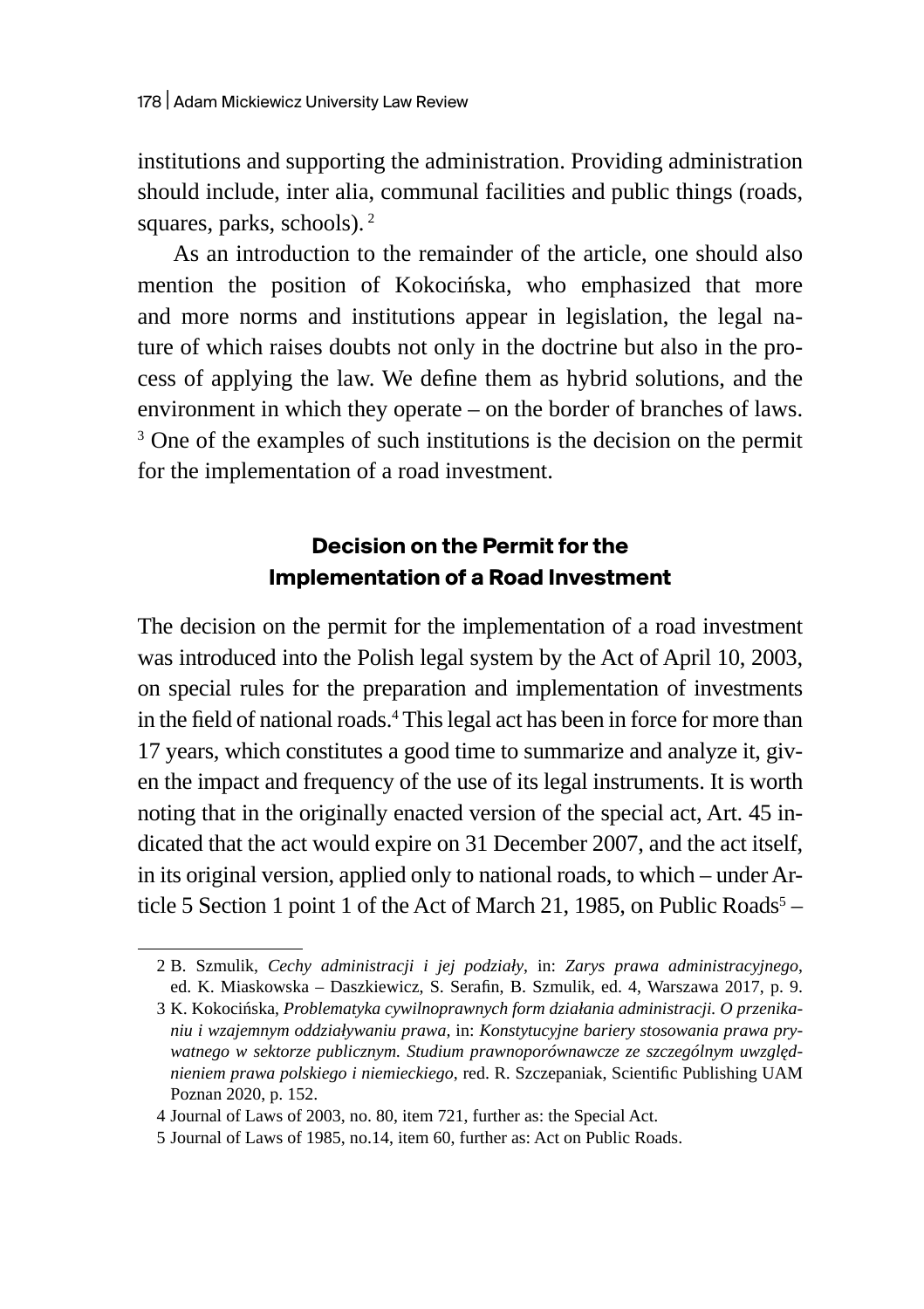also included highways and expressways, as well as roads lying in their paths until the construction of highways and expressways.

As indicated above, originally the Special Act was to be in force until the end of 2007, but its duration has been extended until today. According to the justification to the draft amendment, it was a regulation serving the implementation of the Government's Economic Strategy in the part concerning "Infrastructure – the key to development". It aimed to radically simplify the rules of preparation and implementation of investments in the field of national roads by the end of 2007, resulting from the need to reduce the differences in road construction between Poland and the European Union countries. The aim was to significantly accelerate the pace of construction and modernization of national roads (including motorways and expressways), and the means to achieve this goal was to simplify the procedures for the preparation and implementation of road investments. Before the entry into force of the act, the location procedure included two stages:

- determination of location indications by the minister for public administration;
- determination of the location by the voivode.

The procedure was time-consuming, therefore the Special Act included the first stage in the second stage. Article 2 Section 2 provided that the decision to determine the location of the road was issued by the voivode within 3 months from the date of submission of the application by the General Director for National Roads and Motorways.

It was also necessary to take into account the need to divide the property through which the road was to run. In the earlier legal status, the determination of the location of the road did not lead to the division of the real estate – therefore the act included the division procedure in the location procedure. In this way, the decision to determine the location of the road became at the same time the decision to approve the location project for dividing the property attached to the application. The solution functions until today without any changes.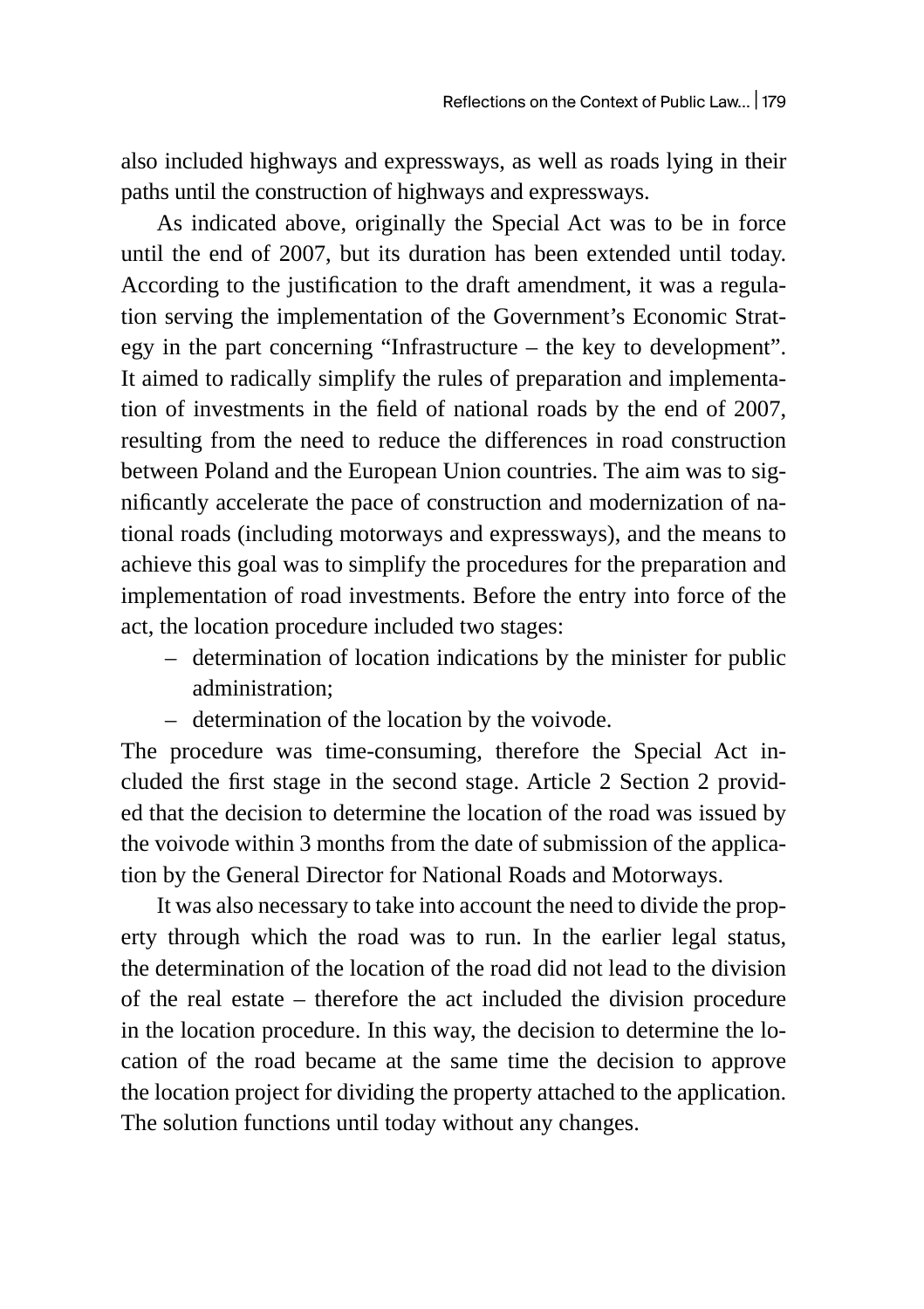The civil law effects of the ddecision on the permit for the implementation of a road investment, in particular concerning ownership changes, have significantly changed over the years that the Special Act has beenin force. In the original version of the Special Act, Article 13 Section 1 provided that the General Director for National Roads and Motorways purchases, on behalf of and for the State Treasury, real estate or parts thereof for road construction purposes, by way of an agreement, subject to Article 14. Article 14 Section 1 provided, however, that real estate intended for road lanes, owned by local government units, shall become the property of the State Treasury on the date on which the decision to determine the location of the road regarding these real estate becomes final. In connection with the above, it can be concluded that the ownership of real estate owned by local government units was transferred *ex lege* to the State Treasury as soon as the location decision was granted the final attribute. The competent local government units were entitled to compensation for these properties (Article 14 Section 3 of the Special Act), which was determined by the voivode by way of a decision (Article 14 Section 4 of the Special Act).

The procedure of expropriation of real estate not owned by local government units was different. Under Article 15 Section 1 of the Special Act, the initiation of expropriation proceedings concerning real estate intended for road lanes took place at the request of the General Director of National Roads and Motorways, after the expiry of the deadline for concluding the contract referred to in Article 13 Section 1, designated by the voivode in writing to the owner or perpetual usufructuary of these properties. This deadline could not be shorter than 30 days from the date of receipt by the owner or perpetual usufructuary of the property of the written offer of the General Director for National Roads and Motorways regarding the conclusion of the contract. Article 16 Section 1 of the special act stipulated that the expropriation procedure is initiated at the request of the General Director for National Roads and Motorways, and the voivode issues decisions in its course. The decision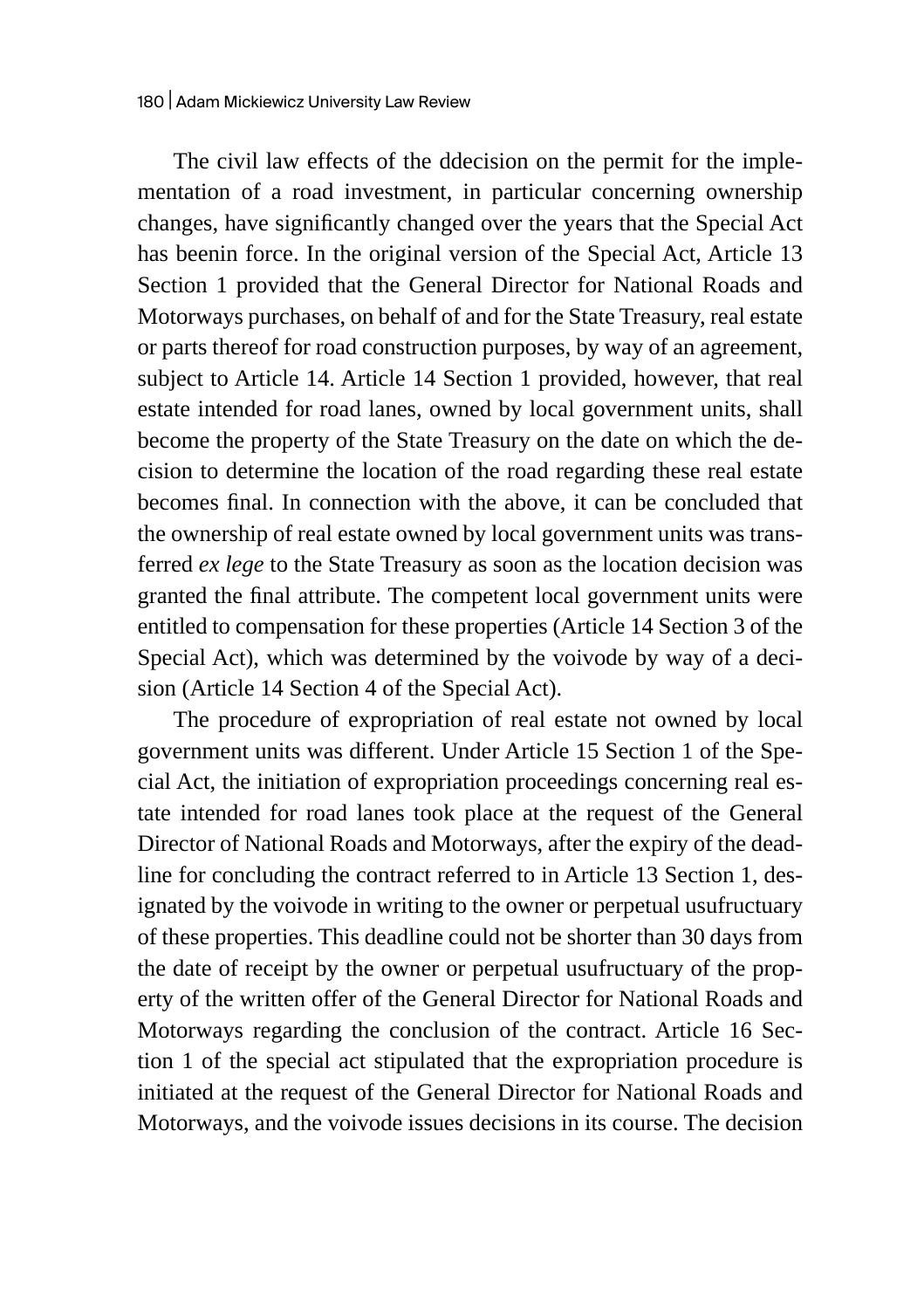on expropriation of the real estate specified the time limit for issuing the real estate – it could not be shorter than 30 days from the date of delivery of the decision to the owner or perpetual usufructuary of the real estate.

The property was expropriated for compensation, the allocation of which was defined in Article 18 of the Special Act. Article 18 Section 1 stipulated that the amount of compensation for expropriated real estate is determined according to its state as of the date of the decision on the determination of the location of the road and its market value on the date of the decision on the expropriation of the real estate. The value of the real estate was determined by property appraisers referred to in the Real Estate Management Act (Article 18 Section 2 of the Special Act).

The very implementation of the road investment was defined in Chapter 4 of the Special Act, entitled "Implementation of a road investment". Under Article 24 Section 1 of the Special Act, the voivode issues a decision on a permit to build a road on the terms and according to the provisions of the Construction  $Law<sup>6</sup>$ , subject to the provisions of this chapter. Article 24 Section 2 stated that whenever the provisions of the Construction Law refer to a decision on building conditions and land development, it also means a decision to determine the location of a road.

The amendment made by the Act of October 18, 2006, amending the Act on special rules for the preparation and implementation of investments in the field of national roads and amending certain other acts, $^7$  as of December 16, 2006, the scope of application of the Act was extended to the preparation of investments in the field of all public roads in meaning of the Act on Public Roads, i.e. voivodeship, district and commune roads. The changes were made taking into account the experience from the three – year period when the act was in force and the demands of local governments. These were expecting to extend the operation of the act to local government units implementing tasks with the participation

<sup>6</sup> Act of 7 July 1994,the Construction Law, Journal of Laws of 2020, item 1333, further as: the Construction Law.

<sup>7</sup> Journal of Laws of 2006, no. 220, item 1601.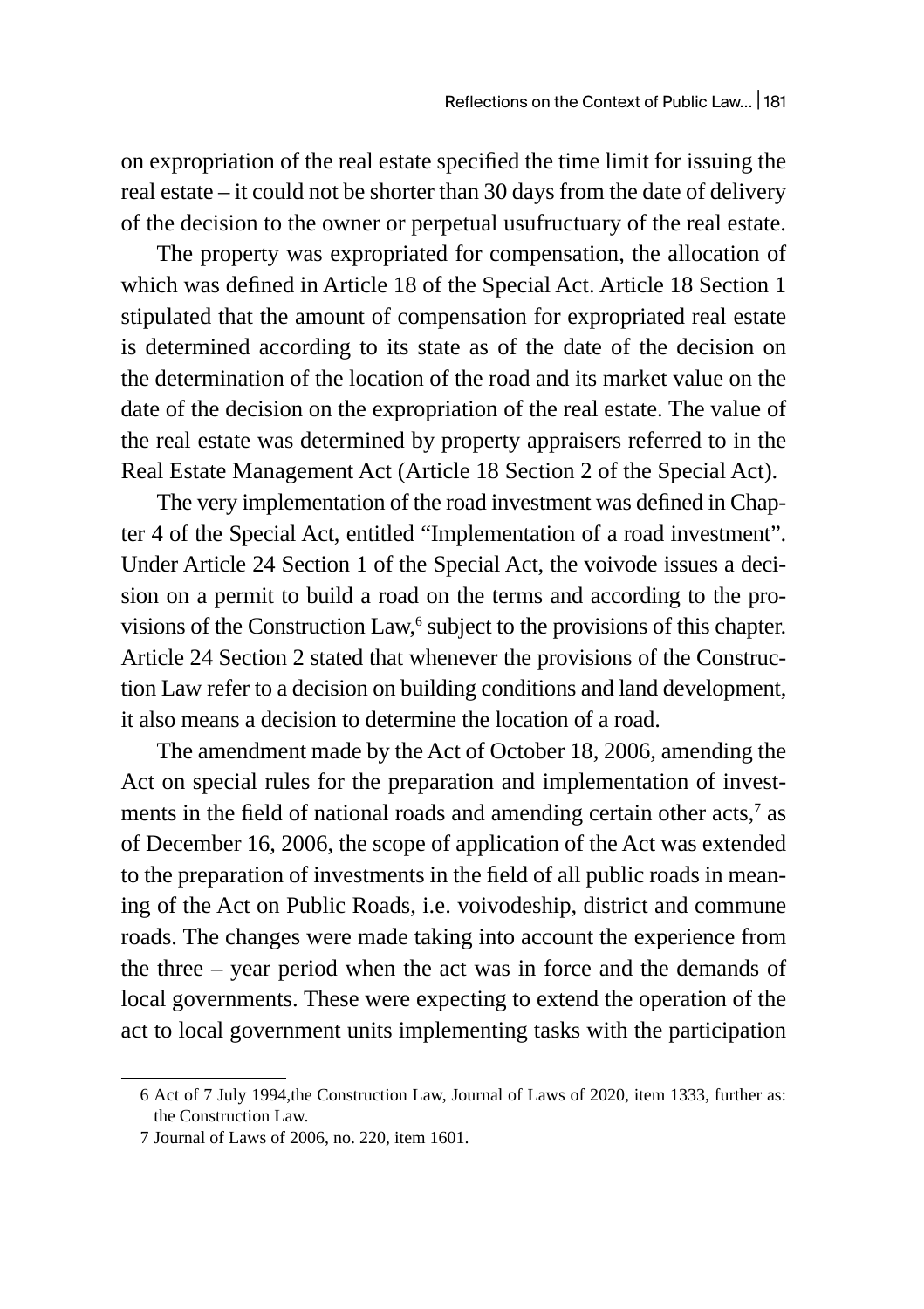of funds from the European Union, which was to facilitate the preparation of these tasks for implementation and accelerate the use of EU funds $8<sup>8</sup>$ 

The amendment in question also introduced one key change, in particular in the aspect of civil law effects – the amended Article 12 Section 4 of the Special Act stipulated that real estates separated by lines delimiting the area, indicated in the decision on determining the location of the road, shall by operation of law become the property of the State Treasury concerning national roads or the property of relevant local government units in relation to voivodeship, district and commune roads as of, in which the decision to determine the location of the road has become final. In connection with the above, the participation of the General Director for National Roads and Motorways in the procedure for issuing a decision on determining the location of the road was restricted to the extent that the purchase of real estate not owned by local government units by way of an agreement was planned. Thus, the amendment introduced an *ex lege* expropriation mechanism, which did not provide for any exceptions.

However, less than two years later, another significant amendment to the special act was adopted – utilizing the Act of 25 July 2008 amending the Act on special rules for the preparation and implementation of investments in the field of public roads and amending certain other acts,<sup>9</sup> which entered into force on 10 September 2008.

The amendment accelerated the procedure aimed at implementing the road investment even more – it repealed chapter 2 of the Special Act, dealing with the location of roads, and replaced it with chapter 2a, entitled "Proceedings prior to the commencement of construction works". Some provisions from Chapter 4 of the Special Act have also been repealed. In accordance with the justification to the draft

<sup>8</sup> See: justification for the draft of the amendment.

<sup>9</sup> Journal of Laws of 2008, no. 154, item 958.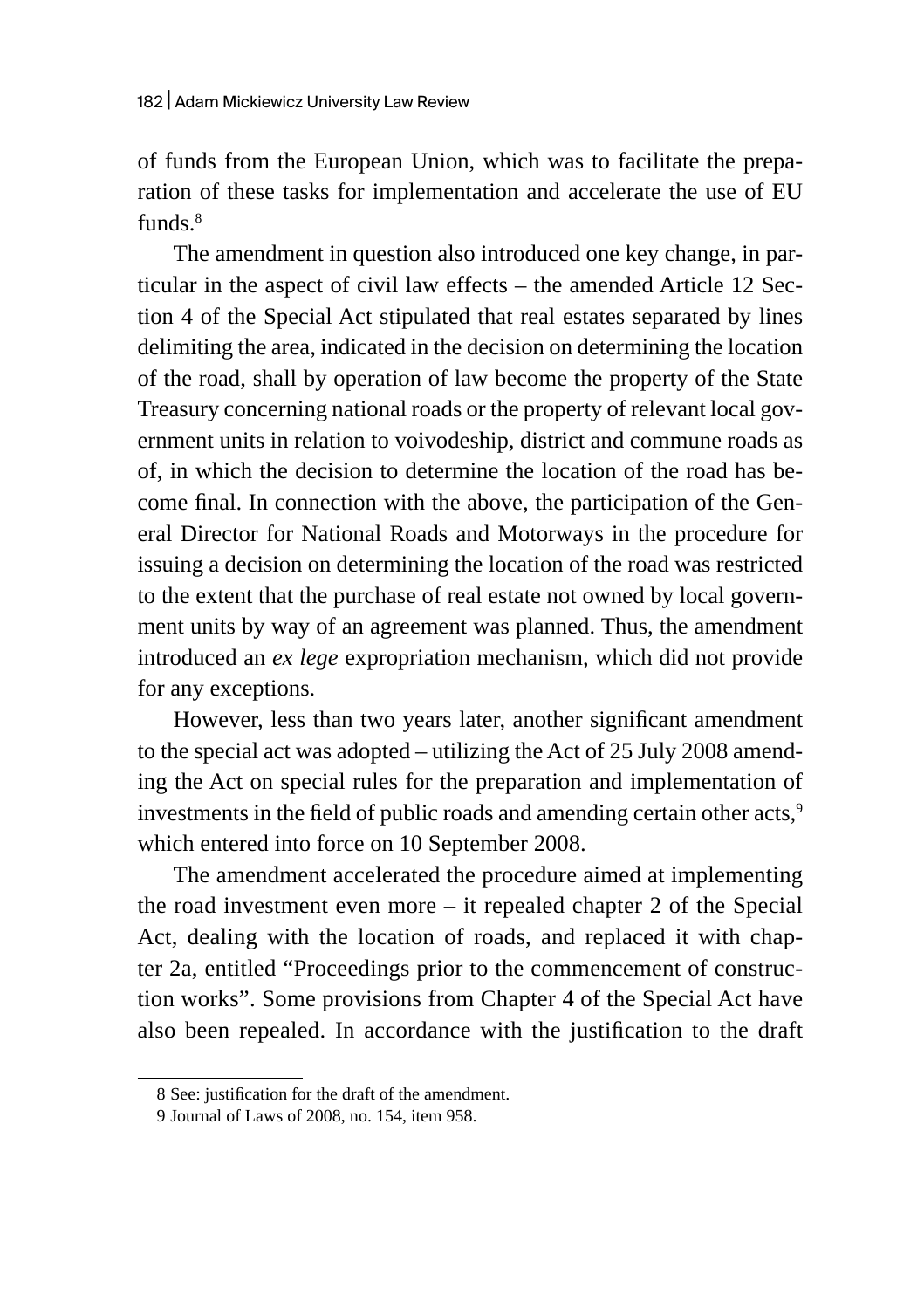amendment, the changes were aimed at simplifying the investment implementation procedure. Before the amendment, the procedure consisted of two stages:

- the first location, ending with the issuance of a decision to determine the location of the road, replacing the acts in the field of spatial planning and development in the traditional investment process,
- the second aimed at issuing a decision on a road construction permit.

By means of the amendment, an integrated, one – step procedure was created, determining all the conditions for the implementation of road investment. The previous two decisions: on establishing the location of the road and on the road construction permit, were replaced by one decision, issued according to Chapter 2a of the Special Act – the decision on the permit for the implementation of a road investment. Its elements were defined in Article 11f Section 1 of the Special Act. And so, according to it, the decision on the permit for the implementation of a road investment includes in particular:

- 1. Requirements for the connection of the road with other public roads, specifying their category.
- 2. A definition of the boundary lines of the area.
- 3. Conditions resulting from the needs of environmental protection, the protection of monuments and contemporary cultural goods, and the needs of the state's defence.
- 4. Requirements for the protection of the legitimate interests of third parties.
- 5. Approval of the division of real estate referred to in Article 12 Section 1.10

<sup>10</sup> According to Article 12, Section 1, the decision on the permit for the implementation of a road investment approves the division of the real estate. According to Article 12 Section 3, the decision on the permit to implement a road investment constitutes the basis for making entries in the land register and in the real estate cadastre.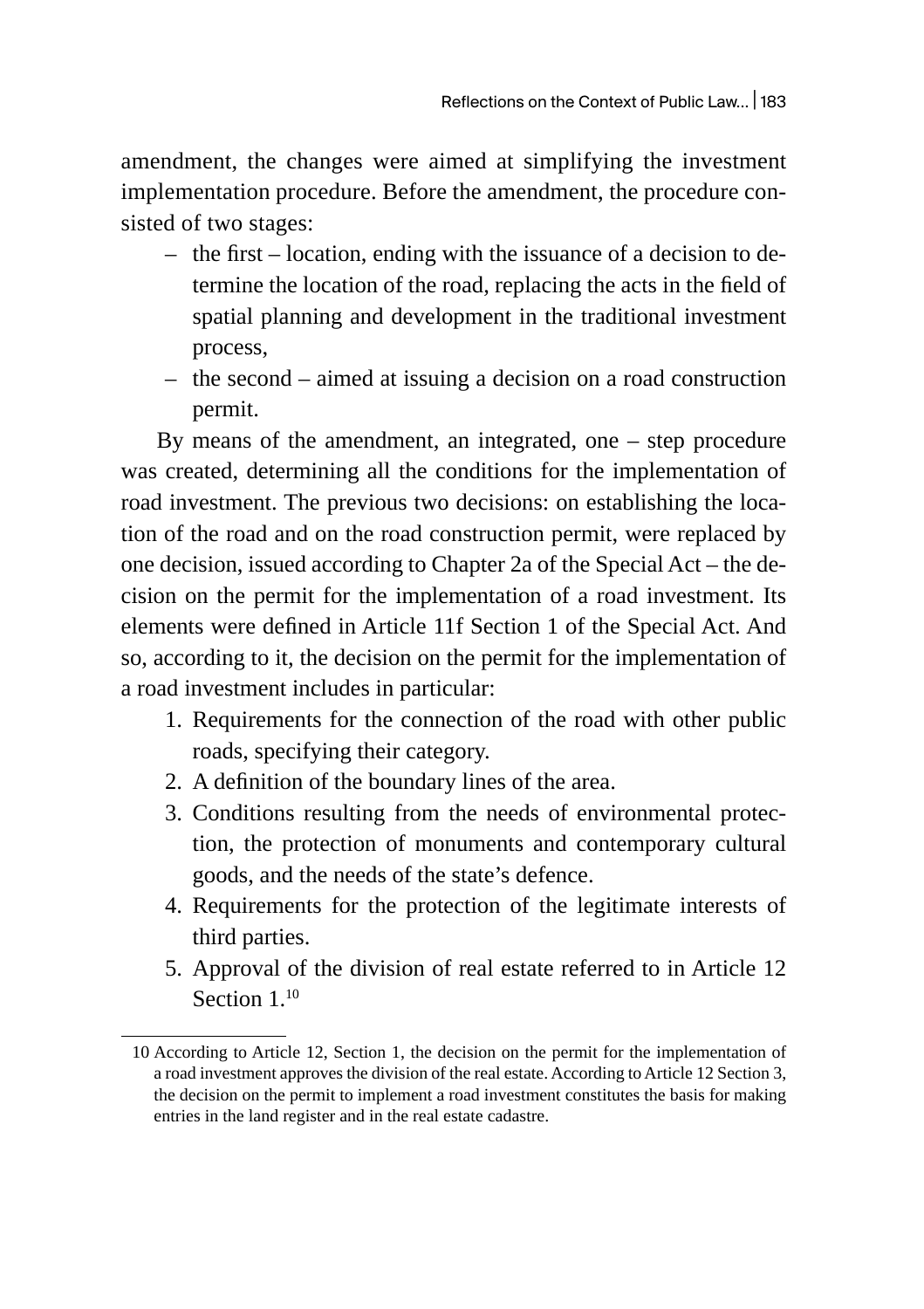- 6. The designation of real estate or parts thereof, according to the real estate cadastre, which becomes the property of the State Treasury or the relevant local government unit.
- 7. Approval of the construction design.
- 8. If necessary, other arrangements. $^{11}$

### **Changing the Decision – Procedure and Administrative Law Effects**

The last major change to the procedure that is the subject of this article was the amendment made by the Act of August 5, 2015, amending the Act on special rules for the preparation and implementation of investments in the field of public roads and certain other acts, which entered into force on October 27, 2015. This amendment added Section 8 to Article 11f of the Special Act, according to which to the change of the decision on the permit for the implementation of a road investment the Article 155 of the Code of Administrative Procedure<sup>12</sup> applies, with the proviso that consent is given only by the party that applied for a permit to implement a road investment.

This change, although editorial in – depth, was essential in nature. Article 155 of the Code of Administrative Procedure stipulates that the final decision under which the party acquired the right may be revoked or amended at any time with the consent of the party by the public administration body which issued it, provided that special provisions do not preclude the revocation or amendment of such a decision and it is justified by the public interest or the legitimate interest of the party.

In the amendment, the legislator decided to exclude the requirement to obtain the consent of all parties to the administrative procedure. It was a decisive move, bearing in mind, in particular, that the consent of

<sup>11</sup> These arrangements included, inter alia, conditions for securing the construction site or detailed requirements for supervision on the construction site.

<sup>12</sup> Act of 14 June 1960,Code of Administrative Procedure, Journal of Laws of 2020, item 256 further as: Code of Administrative Procedure.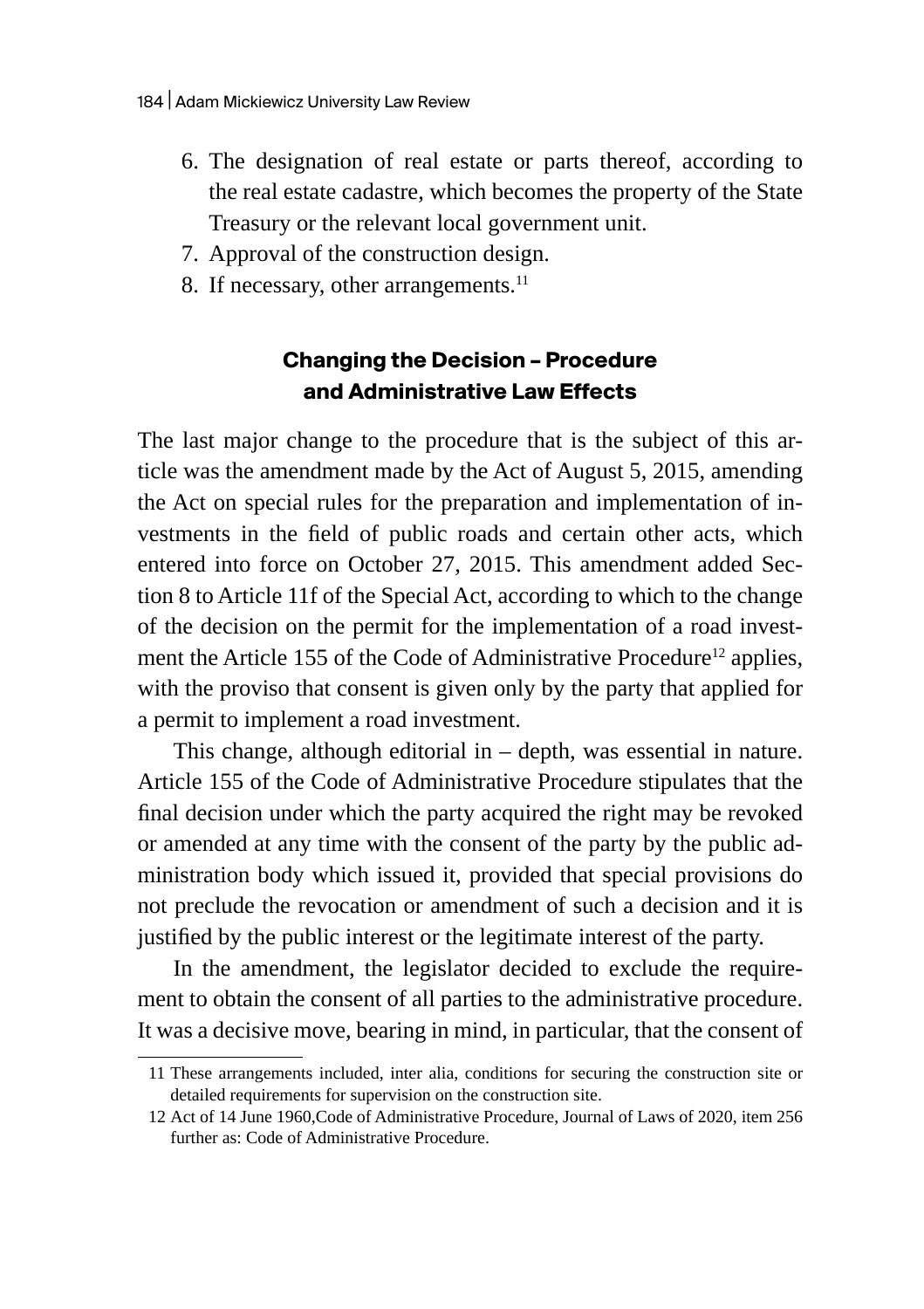the parties is a fundamental condition for the application of Article 155 of CPA, and its lack or defectiveness leads to a gross violation of the law.<sup>13</sup> The jurisprudence stated<sup>14</sup> that the consent of a party to revoke or amend a decision under Article 155 must be given explicitly and clear $ly - it$  cannot be presumed.<sup>15</sup>

Therefore, it can be assumed that the legislator resigned from the requirement to obtain the consent of all parties to the proceedings, $16$  intending to accelerate them. The above confirms the justification for the draft amendment, which indicates that in the case of the implementation of large road investments, due to the wide range of parties to the proceedings, obtaining the consent of all parties to amend the decision on the permit for the implementation of a road investment is very difficult, due to a large number of parties to the proceedings.

At this point, however, the question arises as to when it is permissible to change the decision on the permit for the implementation of a road investment. It should be recalled that under Article 12 Section 4 of the Special Act, the real estate marked in the decision becomes, by operation of law, the property of the State Treasury or the competent local government units on the date of obtaining the final property. According to Art. 12 Section 4a of the Special Act, a decision establishing the amount of compensation for the real estate referred to in Section 4 is issued by the authority that issued the decision on the permit for the implementation of a road investment. Article 12 Section 4b of the Special Act stipulates that the decision determining the amount of compensation shall be is-

<sup>13</sup> See J. Borkowski, B. Adamiak, in: *Kodeks postępowania administracyjnego. Komentarz do art. 155*, ed. 17, 2020.

<sup>14</sup> See: the judgment of Supreme Administrative Court of July the 15th 1999, I SA 314/99; the first thesis of the judgment of Supreme Administrative Court of November the 24th 1998, I SA 380/98; the judgment of Supreme Court, 14 March 1991, III ARN 32/90.

<sup>15</sup> P. M. Przybysz, in: *Kodeks postępowania administracyjnego. Komentarz aktualizowany, Art. 154, Art. 155,* Gdańsk 2021.

<sup>16</sup> Before the amendment, the investor was required to obtain such approvals under Article 11c of the Special Act, according to which the provisions of the Code of Administrative Procedure apply to the procedure in matters relating to the issuance of a decision on the permit for the implementation of a road investment subject to the provisions of the Special Act.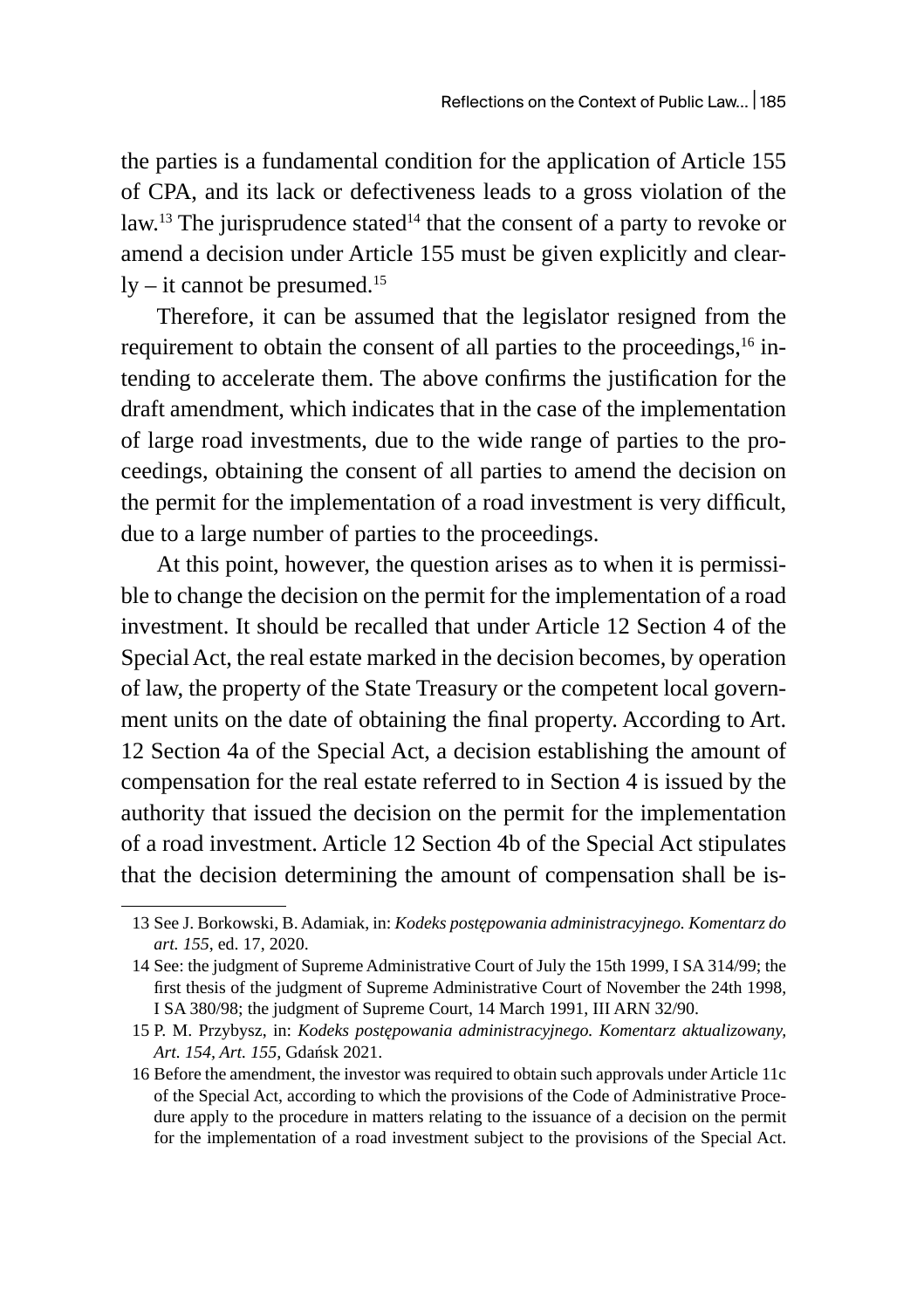sued within 30 days from the date on which the decision on the permit to implement a road investment becomes final. Article 12 Section 5 of the Special Act indicates that for the determination of the amount and payment of the compensation referred to in Section 4a, the provisions on Real Estate Management Act shall apply mutatis mutandis, subject to Article 18 of the Special Act.

Therefore, it should be noted that the final administrative decision on the permit for the implementation of a road investment has significant effects in the civil and administrative spheres. When it becomes final, there are changes in the ownership sphere, and the decision itself is the basis for making entries in the land register and the real estate cadastre. Moreover, the act imposes an obligation on the competent authority to issue a decision determining the amount of compensation within 30 days of the decision being final.

Since the decision on compensation is a separate decision from the decision on the permit to implement a road investment, Article 132 Section 1a of the Act of August 21, 1997, on Real Estate Management, $17$ according to which in cases where a separate decision on compensation was issued, the payment of compensation takes place once, within 14 days from the date on which the decision on compensation becomes final. Therefore, it is not difficult to imagine a situation in which the final decision on the permit for the implementation of a road investment will be changed, which could have an impact on another final decision issued in connection with it  $-$  i.e. the decision to determine the amount of compensation for expropriated real estate. Interestingly, in this case, it would not necessarily have to be refunded for the expropriated property – following Article 132 Section 3a of the Real Estate Management Act, if the decision on the basis of which the compensation was paid was subsequently revoked or invalidated, the person to whom the compensation was paid or his heir shall be obliged to return the compensation after its indexation as of the date of its return. The repeal may take place,

<sup>17</sup> Journal of Laws of 2020, item 1990, further as: the Real Estate Management Act.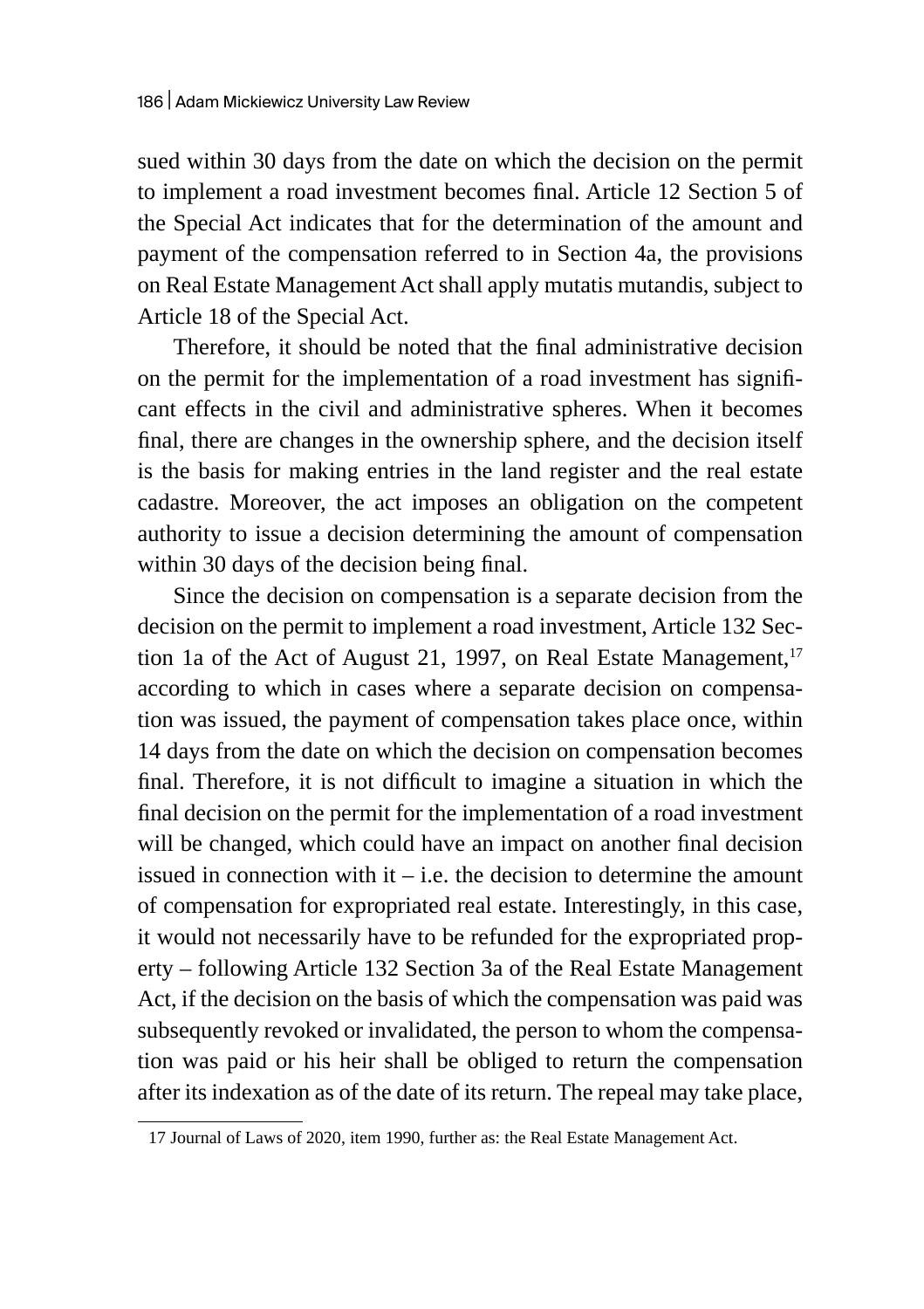inter alia, on the basis of Article 155 of the Code of Administrative Procedure, but in this case – contrary to the decision on the permit for the implementation of a road investment – consent must be expressed by all parties to whom the decision was addressed. The legislator did not stipulate the necessity to reimburse compensation in the event of a change in the decision on compensation or a change in the decision based on which the compensation was issued.

### **Changing the Decision – Significant Effects on the Basis of Civil Law**

The very nature of the claim for compensation for expropriated real estate is not uniform, the doctrine and jurisprudence, however, take the position that it is dominated by civil elements, but with elements of administrative jurisdiction. As an example, the judgment of the Supreme Administrative Court can be mentioned: "In the opinion of the Supreme Administrative Court, the claim for compensation for the deduction of ownership or the acquisition of a real estate by operation of law is of a civil nature, although it is a consequence of a ruling (under a decision or by operation of law) deprivation of law) properties. The argument that the public entity, i.e.the State Treasury or a local government unit, is obliged to pay the compensation is irrelevant. These entities operate in civil law transactions on the same terms as private entities".18

However, the question about the civil law consequences of real estate expropriated through a decision granting permission to implement a road investment remains valid. Earlier it was indicated that the final decision leads to the transfer of property ownership to public entities *ex lege*. This raises the question of whether, in the event of a change or revocation of the decision, it is necessary to conduct administrative proceedings for the return of expropriated real estate based on the Real Estate Management Act, or civil proceedings aimed at the return of owner-

<sup>18</sup> Judgment of Supreme Administrative Court of January the 21st 2016, I OSK 1083/14.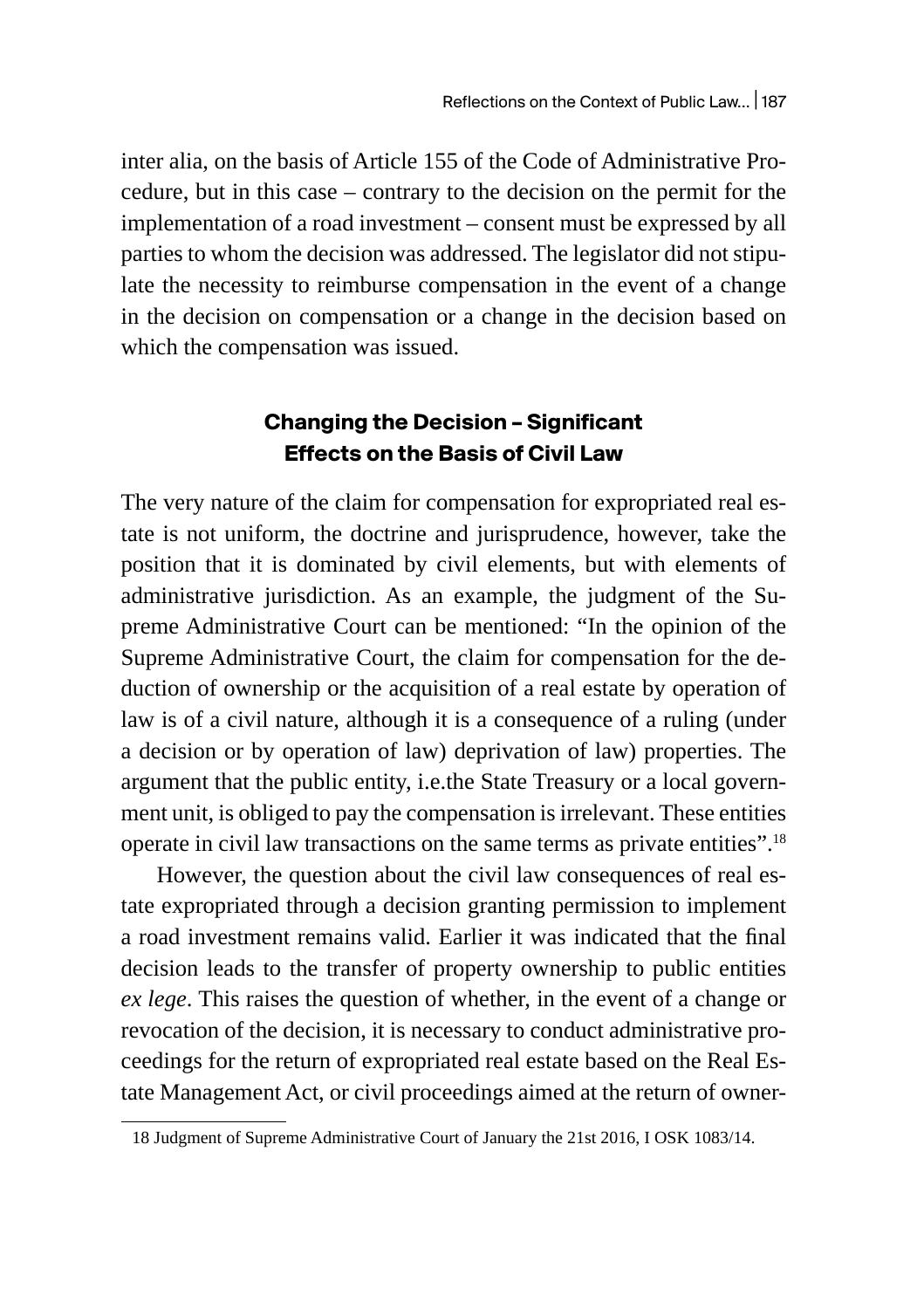ship to the previous owner of the real estate. It should also be considered whether the transfer of ownership based on such a decision does not lead to irreversible legal consequences.

This was the situationin the case examined by the Voivodeship Administrative Court in Opole<sup>19</sup>. In this case, the Mayor of the City of Kędzierzyn-Koźle applied for the revocation of the decision on the permit for the implementation of a road investment under Article 155 Code of Administrative Procedure. In the justification of the application, he indicated that the decision was not implemented by the investor – the possession of only one plot of land was taken over from the properties separated based on the aforementioned decision, and no construction works were commenced. The authorities of both instances (District Head of Kędzierzyn – Koźleand the Voivode) refused to repeal the decision, referring to the fact that the decision on the permit for the implementation of a road investment deeply interferes with the property ownership right, constitutes the basis for entries in the land and mortgage register and real estate cadastre, i.e. when it becomes final, the legal status and purpose of the above – mentioned properties are irreversible.

The Voivodeship Administrative Court in Opole, in its final judgment, did not accede to the arguments raised by the authorities of both instances, in particular as regards the irreversibility of the legal effects of the decision. The court stated: "The court fully agrees with the applicant's opinion that the decision did not produce irreversible legal effects only because some plots in the demarcation lines of the road investment were expropriated to a local government unit. (...) In the resolution of 7 Justices of the Supreme Court of May 28, 1992, file ref. act III AZP 4/92, it was stated that the reversibility or irreversibility of the legal effect of the decision must be considered, taking into account the scope of competencies of public administration bodies and their competencies, i.e. empowerment to apply and unilateral legal forms of action. If

<sup>19</sup> Judgment of Voivodeship Administrative Court in Opole of November the 14th 2019, II SA/Op 394/19.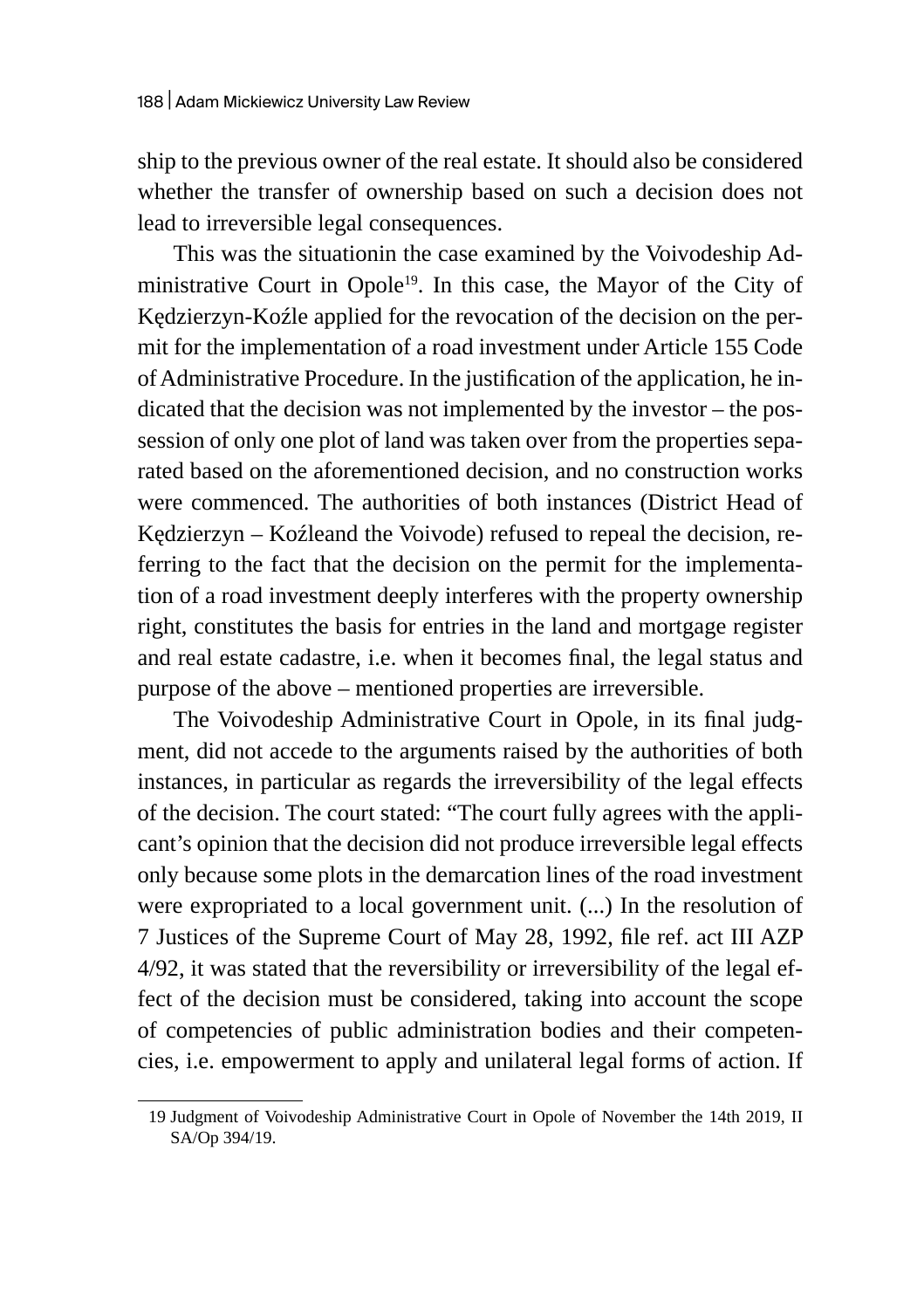the revocation, cancellation or reversal of the legal effects of a decision requires such actions for which the public administration body has no statutory authority, i.e. it cannot apply the form of an individual administrative act, and cannot use the administrative procedure, then the legal effect of the decision will be irreversible".

Further, the Court stated: "To reverse the effect caused by the contested decision, consisting in the expropriation of the owners of plots from their property rights to a local government unit, it is enough to simply eliminate this decision from legal circulation by the administrative authority under its powers under Art. 155 of the Code of Administrative Procedure and no additional procedures are required before a common court under the provisions of private civil law governing the protection of property rights. It is also not necessary to initiate administrative proceedings under the provisions of the Act of August 21, 1997, on real estate management (Journal of Laws of 2018, item 2204, as amended), aimed at returning the expropriated property (Section III, Chapter 6), possibly initiated by the owners of expropriated real estate or their legal successors".

When assessing the position of the Voivodeship Administrative Court in Opole, it is difficult not to deny it was right. Since the decision on the permit for the implementation of a road investment transfers the ownership of the real estate *ex lege* along the demarcation lines of the road investment, there are no grounds to conclude that changing the decision by modifying the demarcation lines could not introduce further ownership changes. Such a solution is also justified by considerations of equity  $-$  it is possible that, by mistake, in an architectural and construction design, the person preparing it will cover it with lines delimiting the property which was not the target of expropriation. Correcting such a decision should be as simple as possible – in particular, bearing in mind that only the party that applied for the permit for the implementation of a road investment expresses consent to the amendment of the decision.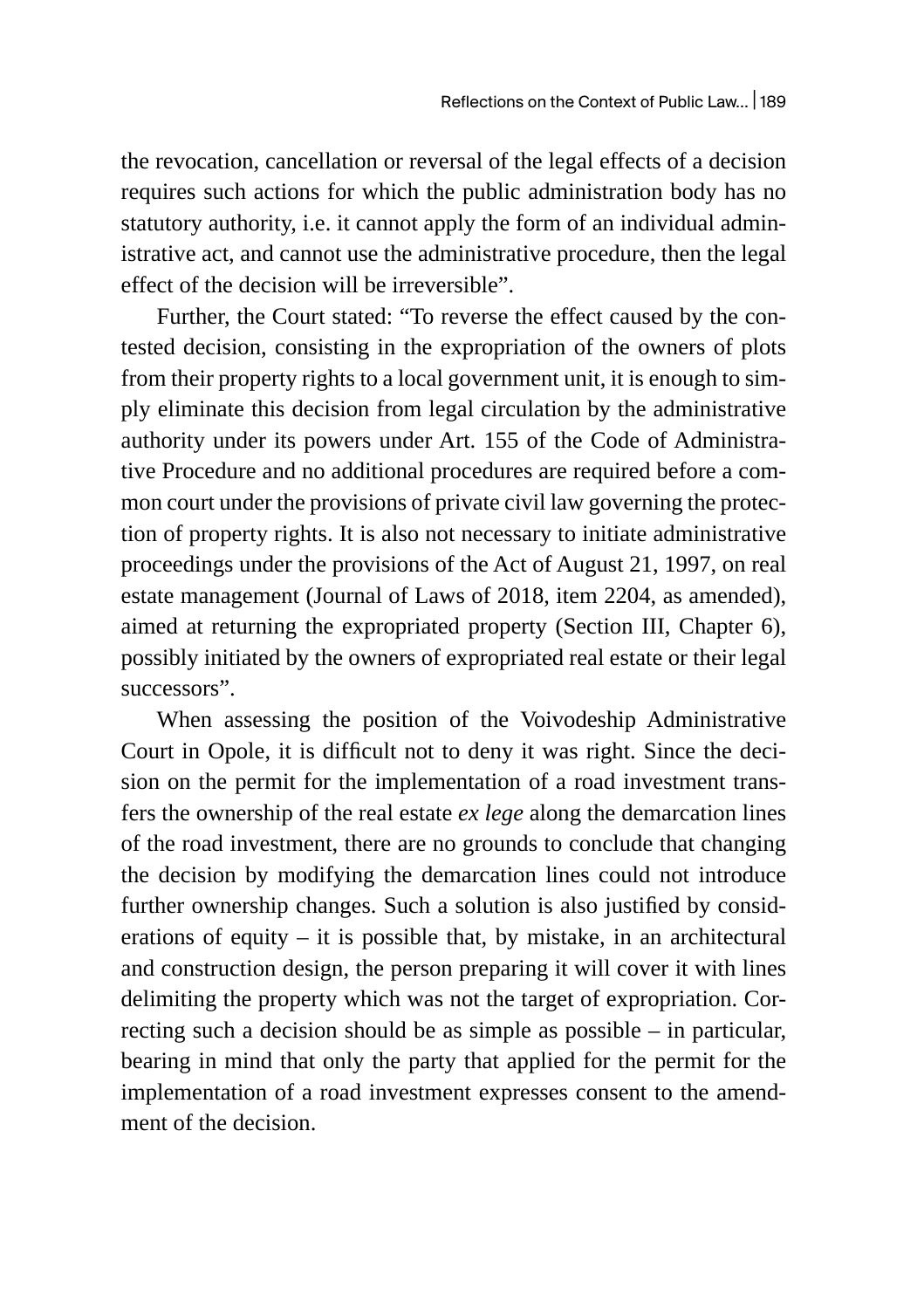#### **Doubts of a Constitutional Nature**

The aforementioned judgment does not include one more issue in its justification – the deadline for changing the final decision on the permission to implement a road investment. Article 11f Section 8 of the Special Act does not specify such a term.

It is also not indicated by other provisions contained in the act. Article 16 Section 2 of the Special Act provides that the decision on the permit for the implementation of a road investment specifies the time limit for the release of the property, or the release of the property and the emptying of premises and other rooms, respectively. This deadline may not be shorter than 120 days from the date on which the decision on the permit for the implementation of the road investment becomes final. Article 31 Section 1 of the Special Act provides that the final decision on the permit for the construction of road investment is not invalid if the application for annulment of this decision was submitted after 14 days from the date on which the decision became final and the investor started the construction of the road. Article 158 Paragraph 2 of the Code of Administrative Procedure shall apply accordingly.

Bearing in mind the above – mentioned regulations, the concept of 'starting the road construction' should be interpreted. According to the position of the doctrine, the moment of commencement of works should be assessed through the prism of Article 41 Section 1 and 2 of the Construction Law, according to which the construction starts upon the commencement of preparatory works on the construction site, which are: geodetic delineation of objects in the field, execution of land levelling, development of the construction site along with the construction of temporary facilities and execution of connections to the technical infrastructure network for construction purposes. Application of Article 31 Section 1 of the Special Act was conditioned by the occurrence of two cumulative circumstances: when the application for annulment of the decision was submitted after the expiry of the 14-day period, counted from the date of obtaining the final status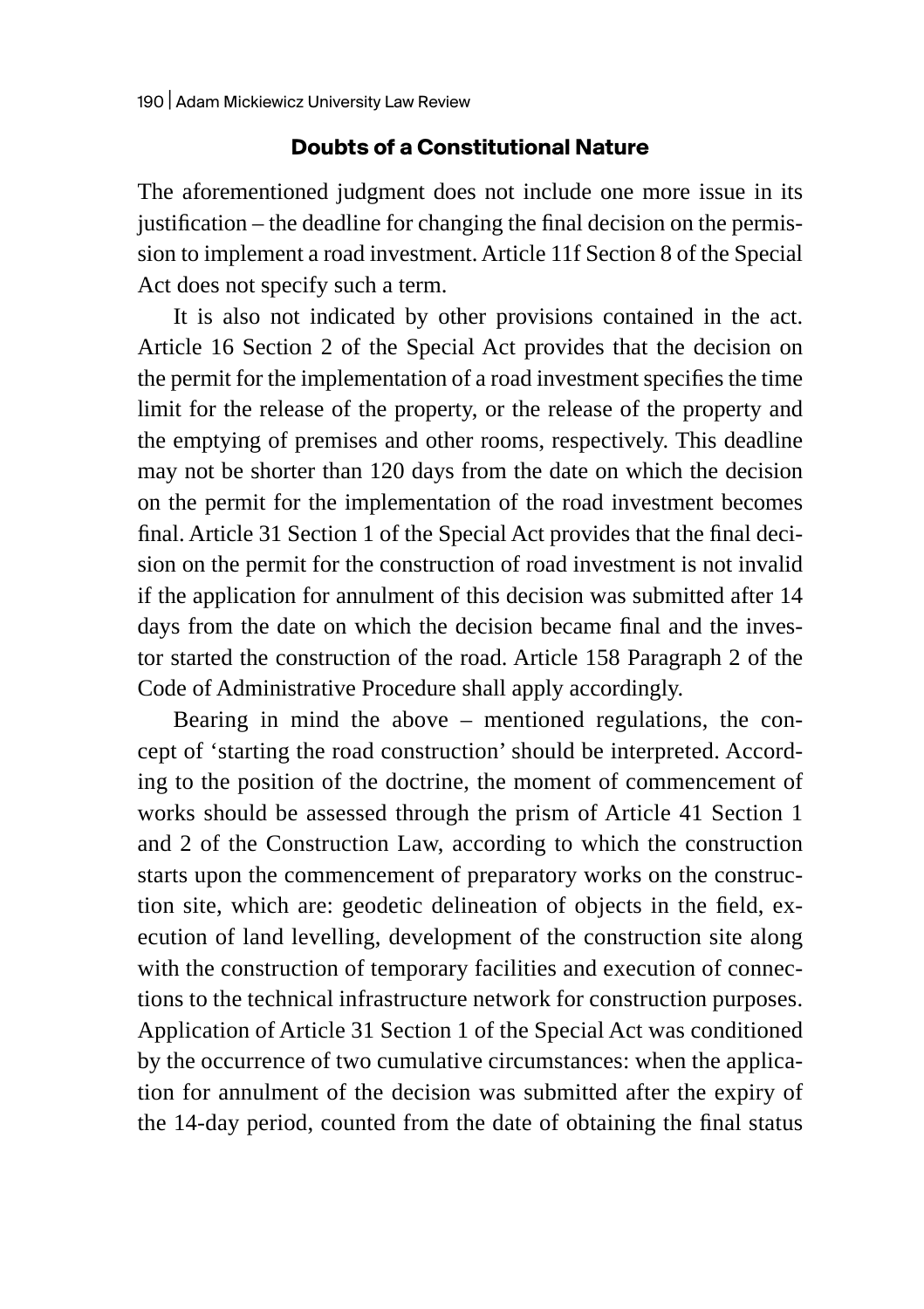by the assessed decision, and when the investor started construction of the road. $20$ 

Considering the above, it should be considered that the only limitations for changing the decision on the permit for the implementation of a road investment (and thus also for changes in the sphere of civil law and administrative law) are the general clauses contained in Art. 155 Code of Administrative Procedure – social interest or the legitimate interest of a party. It should be noted that it is not only the legitimate interest of the party that applied for the permit for the implementation of a road investment – the only modification introduced by the Special Act concerns the group of people agreeing to change the decision, while the public interest or the legitimate interest of the party should be related to each of the other parties to the proceedings.

It should be noted that although the decision on the permit for the implementation of a road investment is related, it may be changed in the manner provided for in Article 155 of the Code of Administrative Procedure. This position was expressed in the jurisprudence: "The court agreed with the appeal body that the decision on the permit for the implementation of a road investment is a related decision, which means that if the conditions provided for by law are met, the competent authority has an absolute obligation to issue a positive decision, i.e. to grant permits. However, the court did not share the view that for this reason alone, the investor's application should be dealt with negatively. (...) It should also be emphasized that neither Art. 155 of the Code of Administrative Procedure or from Art. 154 of the Code of Administrative Procedure, it does not follow by any means that they were reserved only for the so-called discretionary decisions".<sup>21</sup> Although the jurisprudence also expressed a different view,<sup>22</sup>

<sup>20</sup> M. Wolanin, *Ustawa o szczególnych zasadach przygotowania i realizacji inwestycji w zakresie dróg publicznych. Komentarz do art. 31*, 2010.

<sup>21</sup> Judgment of Voivodeship Administrative Court in Opole of October the 10th 2019, II SA/ Op 225/19.

<sup>22</sup> See the judgment of Supreme Administrative Court of August the 9th 2013, II OSK 756/12; the judgment of the Supreme Administrative Court of February the 25th 2011, I OSK 607/10.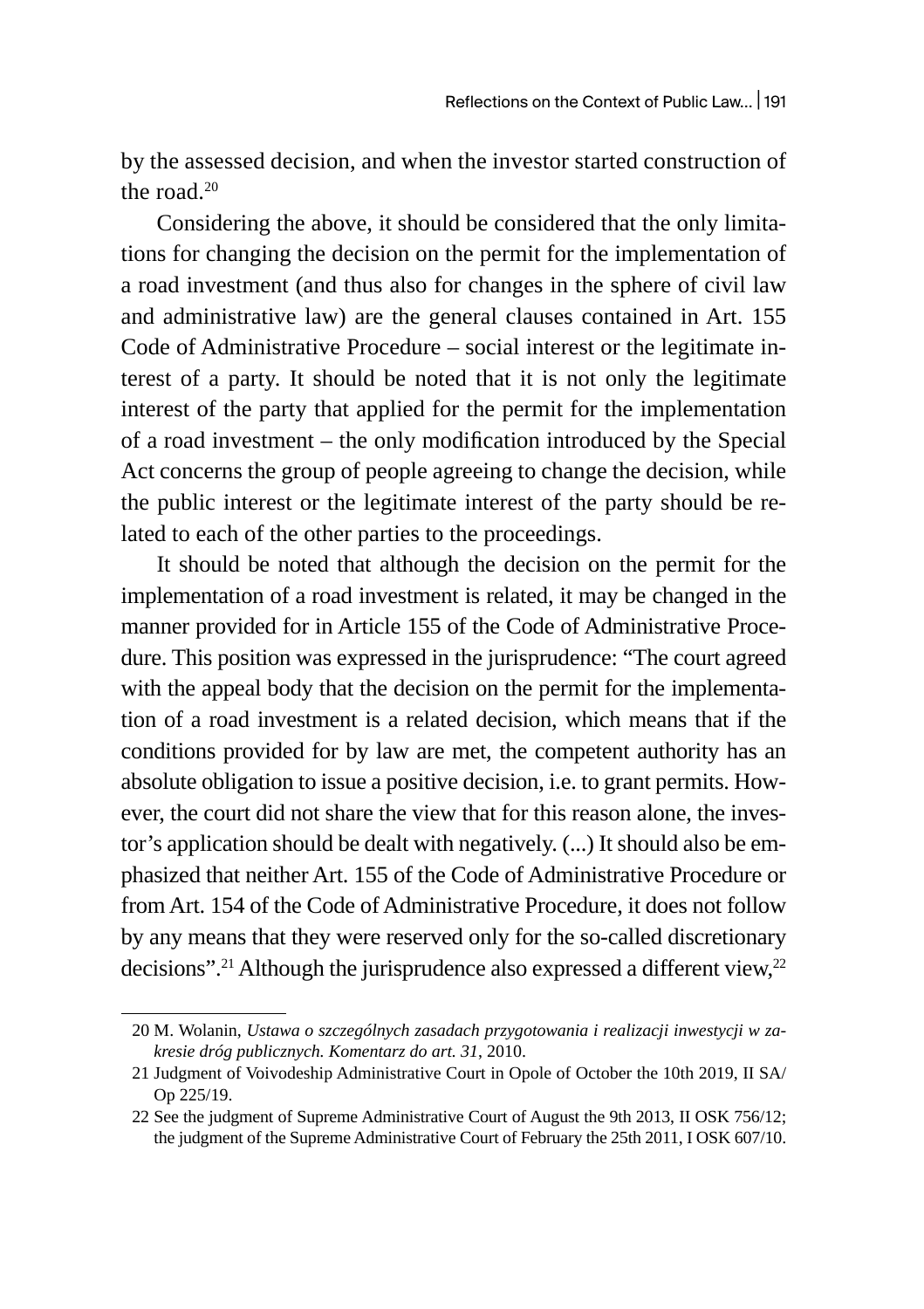this position approving the possibility of changing the related decision on the permit for the implementation of a road investment is supported expressis verbis by the wording of Article 11f Section 8 of the Special Act.

Summarizing the above remarks and observations, it is necessary to consider the compliance of the regulations contained in the Special Act with the Polish Constitution. Article 64 Section 2 of the Constitution stipulates that property, other property rights and the right of inheritance are subject to equal legal protection for all. In this context, it should be pointed out that the subject of the property right should have the means to request from the state authorities an unambiguous determination as to whether he is entitled to that right and to act to protect this right. $23$ 

Because the change of the final decision on the permit for the implementation of a road investment, which *de facto* is also an expropriation decision, is not limited in any way in time, as well as the fact that the only party expressing consent to its change is the entity applying for it, edition, it should be stated that it is not conducive to the stabilization of private – law relations, as well as to the constitutional standards of the protection of property rights. Moreover, there is no claim on the part of the owners of expropriated real estate for the return of the expropriated real estate referred to in the Real Estate Management Act. Article 216 Section 1 of the Real Estate Management Act enumerates the acts to which the regulations on the return of expropriated real estate apply – the calculation does not include the Special Act. Such a position has been confirmed in the judicial and administrative judgments: "The Special Act in Article 23 states: "In matters not regulated in this chapter, the provisions of the Real Estate Management Act shall apply." This provision is included in Chapter 3, entitled "Acquisition of Real Estate for Roads". Therefore, it refers to the provisions of the Real Estate Management Act, but only in matters relating to the acquisition of real estate for roads. Therefore, there is no regulation in the special road act regarding the return of real estate or its part unused for

<sup>23</sup> B. Banaszak, *Komentarz do art. 64 Konstytucji Rzeczypospolitej Polskiej*, 2012.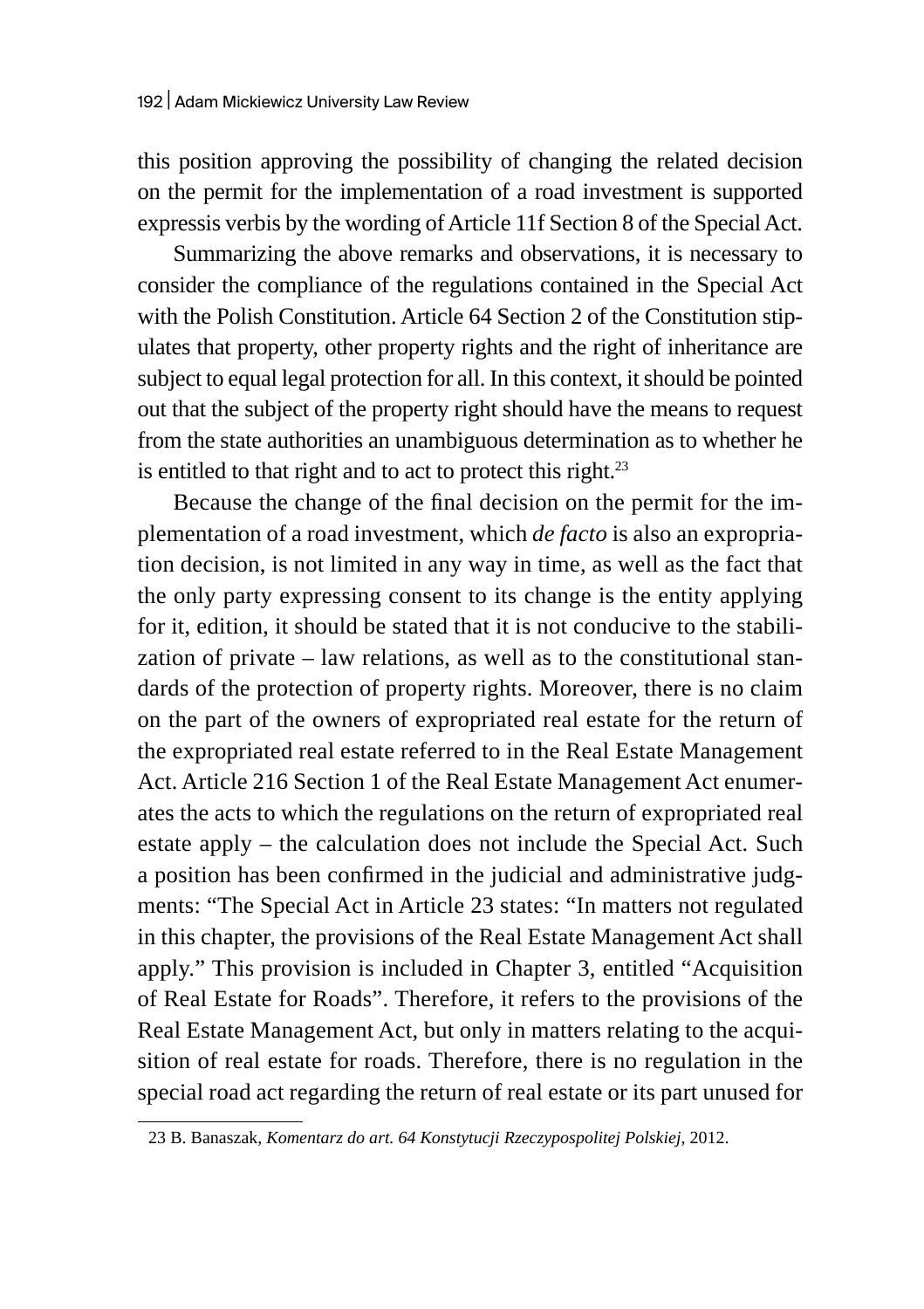the implementation of road investment. (...) The enumeration in Article 216 of the Real Estate Management Act is closed. It is therefore unacceptable to apply the provisions on the return to real estate taken over by the State Treasury based on provisions other than those listed in Article 216 of the Real Estate Management Act".<sup>24</sup> Therefore, concerning real estate taken over by public entities based on a special act, e.g. Article 137 Section 1 of the Real Estate Management Act will not be applied, according to which the real estate is considered redundant for the purpose specified in the expropriation decision, if, despite the lapse of 7 years from the date on which the expropriation decision became final, the works related to the implementation of this purpose have not started.

## **Conclusions – the Decision on the Permit for the Implementation of the Road Investment: a Good Example of the Borderline of the Branches of Law?**

The decision on the permit for the implementation of road investment, although issued in a simplified and quick procedure provided for by the repeatedly amended special act, has significant civil and administrative effects. Its nature, as well as the exclusion of the application of many Real Estate Management Act provisions to it, do not favour constitutional standards of property protection. This can be seen, for example, when public authorities abandon the implementation of a road investment – the previous owner of the property is deprived of a claim for its return, and if such a decision is changed, it is only at the discretion of the public administration body, which may exclude individual fragments of the property covered by the decision from its return. And although the undoubted advantage of the procedure established by a special act is a decisive acceleration of the acquisition of real estate for roads (impossible under any other legal act), there are reasonable doubts

<sup>24</sup> The judgment of Supreme Administrative Court of July the 19th 2017, I OSK 2785/15.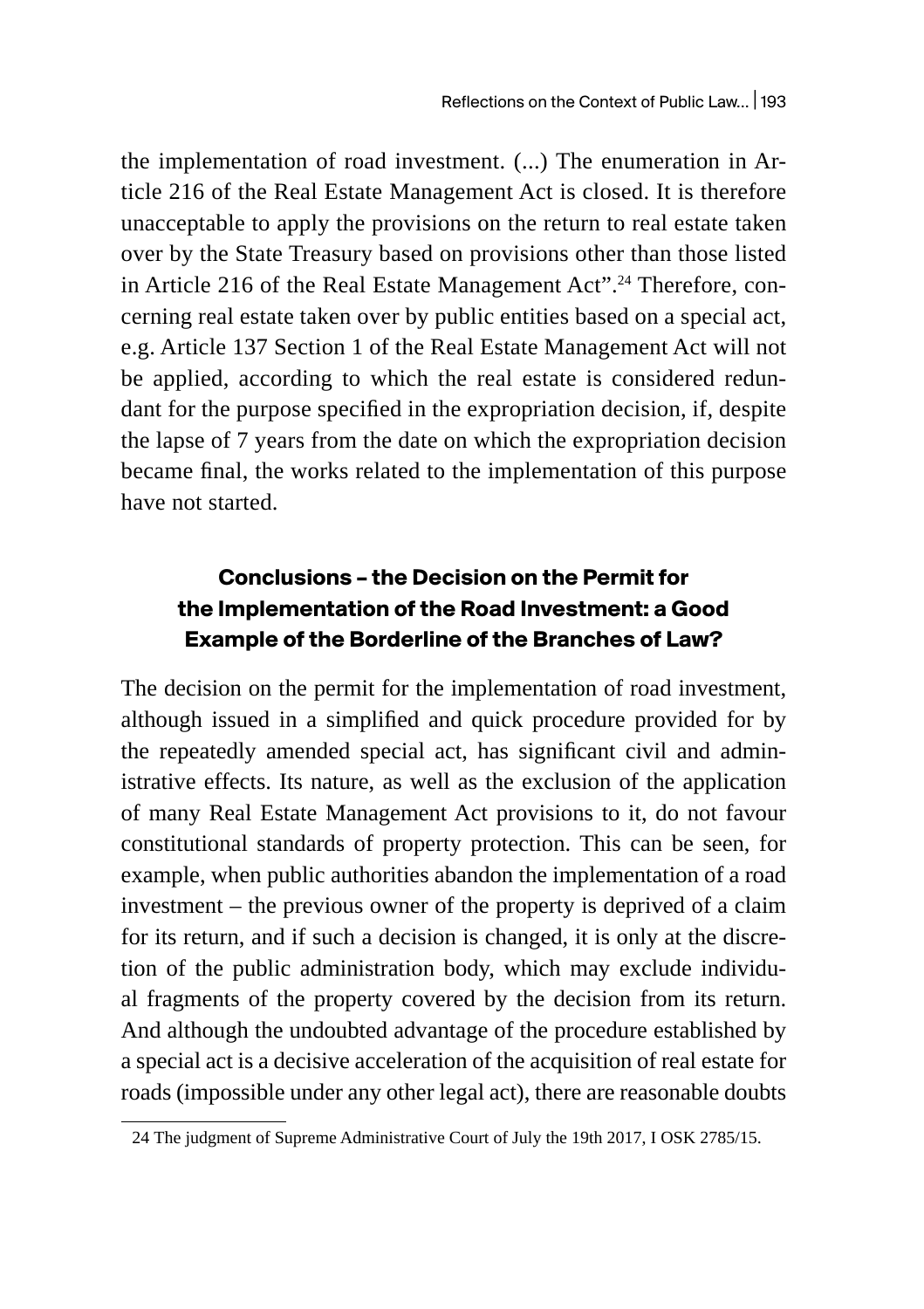as to whether the procedure sufficiently covers the protection of the property rights of individuals.

Further doubts as to the protection of individual rights are raised by the fact that similar solutions are also used in other special acts.<sup>25</sup> It seems that in the institution of the decision on the permit for the implementation of a road investment, agreements that determine the essence of public law prevail<sup>26</sup> (although the term "public" was not included in the name of the decision) because this decision serves the performance of public tasks, is issued by the public authority and concerns public property, which is predominantly roads. However, it must not be forgotten that – similarly to the classic expropriation decision – it has significant effects in the civil law sphere because the actual expropriation of real estate for roads takes place for compensation, which is a civil institution. In conclusion, the institutions included in the special investment and construction acts are a good example for presenting another point of contact between of public and private law.

#### **References**

- Banaszak B. *Komentarz do art. 64 Konstytucji Rzeczypospolitej Polskiej*, 2012.
- Borkowski J., Adamiak B., *Kodeks postępowania administracyjnego. Komentarz do art. 155,* 2020.
- Kokocińska K., *Problematyka cywilnoprawnych form działania administracji. O przenikaniu i wzajemnym oddziaływaniu prawa*, in: *Konstytucyjne bariery stosowania prawa prywatnego w sektorze publicznym. Studium prawnoporównawcze ze szczególnym uwzględnieniem prawa polskiego i niemieckiego*, ed. R. Szczepaniak, Poznań 2020.

<sup>25</sup> The Act of 28 March 2003 on rail transport; the Act of 12 February 2009 on special rules for the preparation and implementation of investments in the field of public use airports; the Act of 24 April 2009 on investments in the liquefied natural gas regasification terminal in Świnoujście; the Act of 8 July 2010 on special rules of preparation for the implementation of investments in the field of flood protection structures.

<sup>26</sup> SeeKokocińska K., *Problematyka*, p. 143.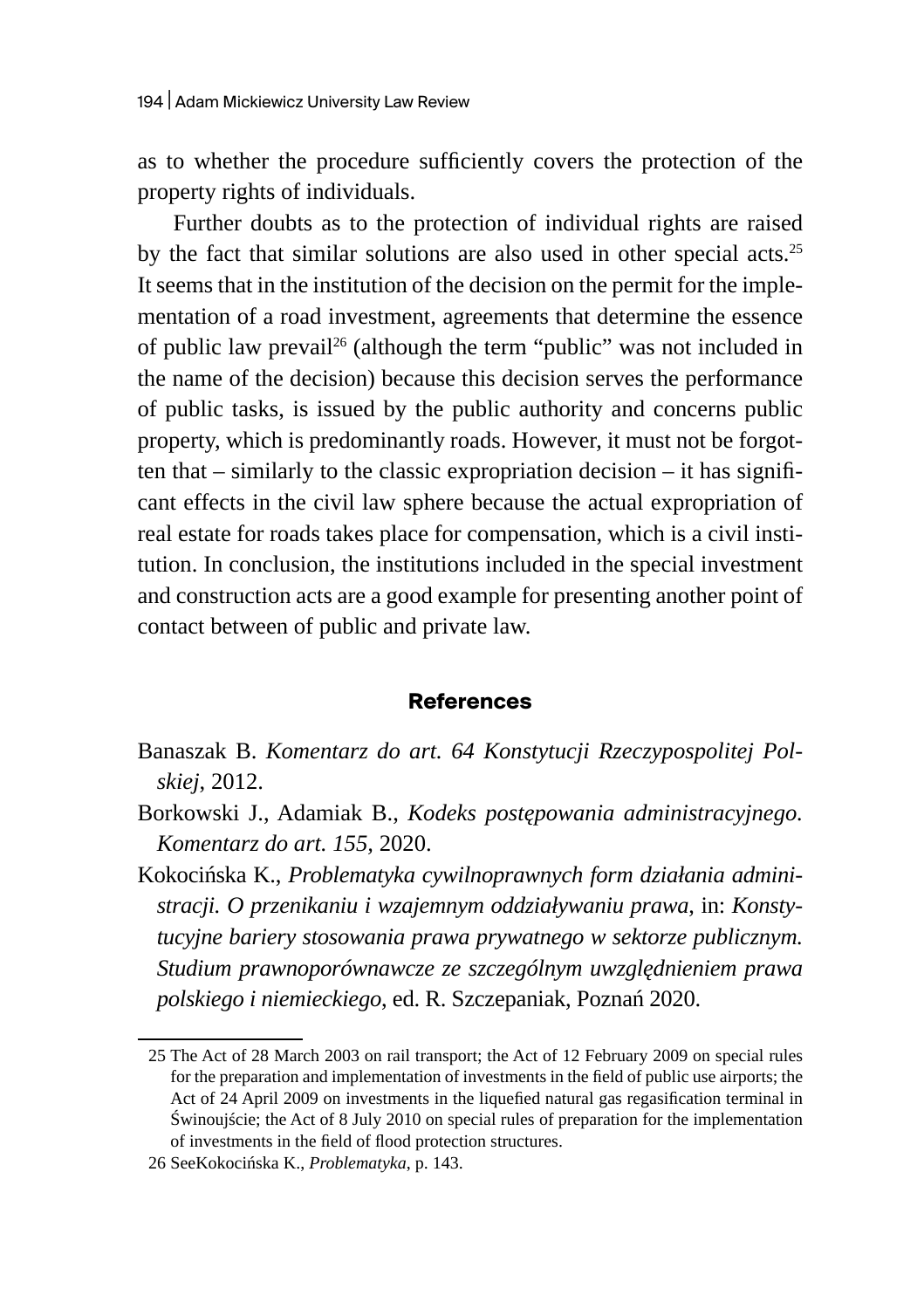- Przybysz P. M., in: *Kodeks postępowania administracyjnego. Komentarz aktualizowany, art. 154, art. 155*, Gdańsk 2021.
- Sierpowska I., *Z rodowodu doktryny administracji świadczącej [in:] Pomoc społeczna jako administracja świadcząca. Studium administracyjnoprawne*, Warsaw 2012.
- Szmulik B., *Cechy administracji i jej podziały*, in: *Zarys prawa administracyjnego,* ed. K. Miaskowska-Daszkiewicz, S. Serafin, B. Szmulik, ed. 4, Warszawa 2017.

Wolanin M., *Ustawa o szczególnych zasadach przygotowania i realizacji inwestycjiw zakresie dróg publicznych.Komentarz do art. 31*, 2010.

Judgment of Supreme Court of March the 14th 1991, III ARN 32/90.

- Judgment of Supreme Administrative Court of November the 24th 1998, I SA 380/98.
- Judgment of Supreme Administrative Court of July the 15th 1999, I SA 314/99.
- Judgment of Supreme Administrative Court of February the 25th 2011, I OSK 607/10.
- Judgment of Supreme Administrative Court of August the 9th 2013, II OSK 756/12.
- Judgment of Supreme Administrative Court of January the 21st 2016, I OSK 1083/14.
- Judgment of Supreme Administrative Court of July the 19th 2017, I OSK 2785/15.
- Judgment of Voivodeship Administrative Court in Opole of October the 10th 2019, II SA/Op 225/19.
- Judgment of Voivodeship Administrative Court in Opole of November the 14th 2019, II SA/Op 394/19.
- Act of 14 June 1960, Code of Administrative Procedure, Journal of Laws of 2020, item 256.
- Act of March 21, 1985, on Public Roads, Journal of Laws of 2020, no. 838, item 288.
- Act of 7 July 1994, the Construction Law, Journal of Laws of 2020, item 1333.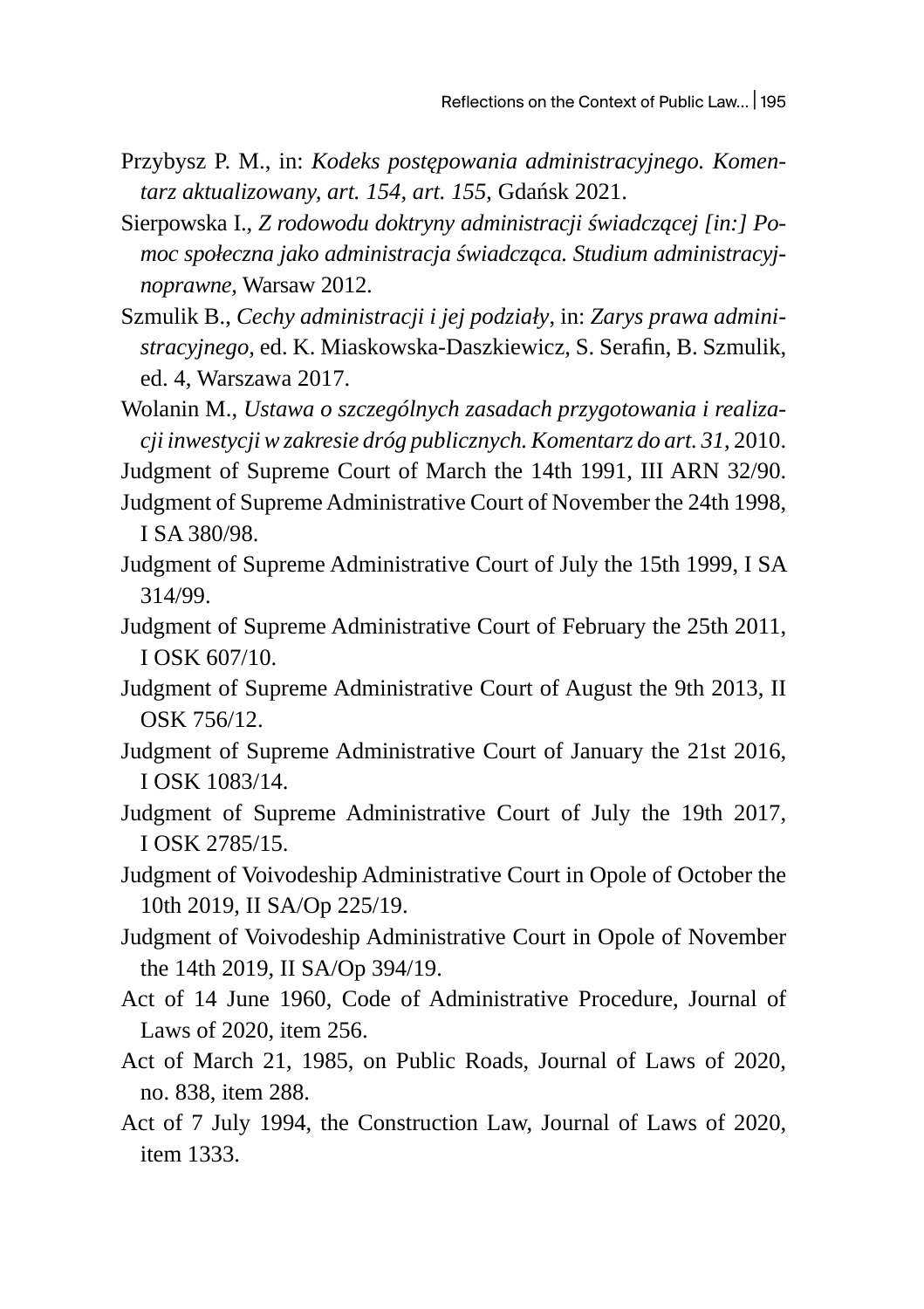- Act of August 21, 1997, on Real Estate Management, Journal of Laws of 2020, item 1990.
- Act of April 10, 2003, on special rules for the preparation and implementation of investments in the field of national roads, Journal of Laws of 2020, no. 80, item 721.
- Act of October 18, 2006, amending the Act on special rules for the preparation and implementation of investments in the field of national roads and amending certain other acts, Journal of Laws of 2006, no. 220, item 1601.
- Act of 25 July 2008, amending the Act on special rules for the preparation and implementation of investments in the field of public roads and amending certain other acts, Journal of Laws of 2008, no. 154, item 958.

### **SUMMARY**

# **Reflections on the Context of Public Law and Private Law on the Example of the Decision on the Permit for the Implementation of the Road Investment**

The article aims to show the next points of contact between public law and private law by presenting the civil and administrative legal effects of the decision on the permit for the implementation of a road investment (including its amendment and repeal), referred to in the Act of April 10, 2003, on special rules for the preparation of and implementation of investments in the field of public roads. The reason for the author to analyze the topic was the fact that the author has noticed the increasingly stronger interpenetration of the areas of public law and private law and problems encountered in legal practice. The article is a synthesis of the civil and administrative legal consequences – sometimes unintentional – of issuing and changing the decision on the permit for the implementation of a road investment, which have their source in the